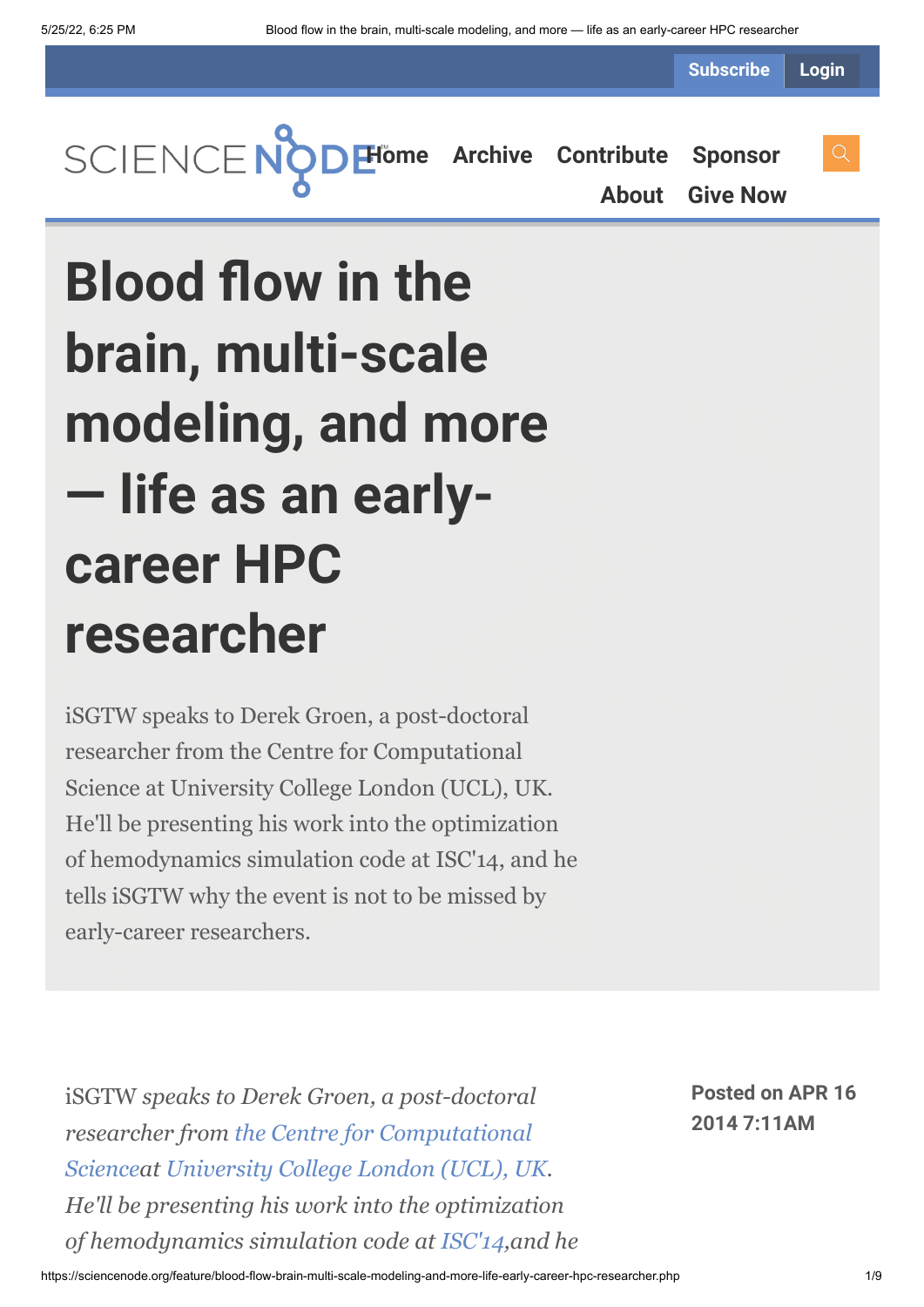*tells*



*"I'm perhaps a bit unusual in having worked with astrophysics, blood flow, and materials applications, but the computing ties everything together." Image courtesy Derek Groen.*

iSGTW *why the event is not to be missed by earlycareer researchers.*

**At ISC'14, you're going to be giving a presentation in the session on advanced reengineering of high-performance computing (HPC) applications. Could you tell the** *iSGTW* **readers a little about this?**

I'm going to present optimization work that we've done for a high-performance hemodynamics code named [HemeLB.](file:///C:/Users/apurcell/Downloads/Multiscale%20Applications%20on%20European%20e-Infrastructures) It's used to model blood flow in blood vessels in the brain and I'll be talking about work we've done to improve this code.

#### **Why is hemodynamics simulation important?**

We want to understand blood flow in the brain. It can be very difficult for clinicians to measure things like flow velocity, especially under conditions which may be hard to replicate in a clinical setting, such



**[Andrew Purcell](https://sciencenode.org/author/andrew-purcell.php)** European editor

**Share this story**



**Tags**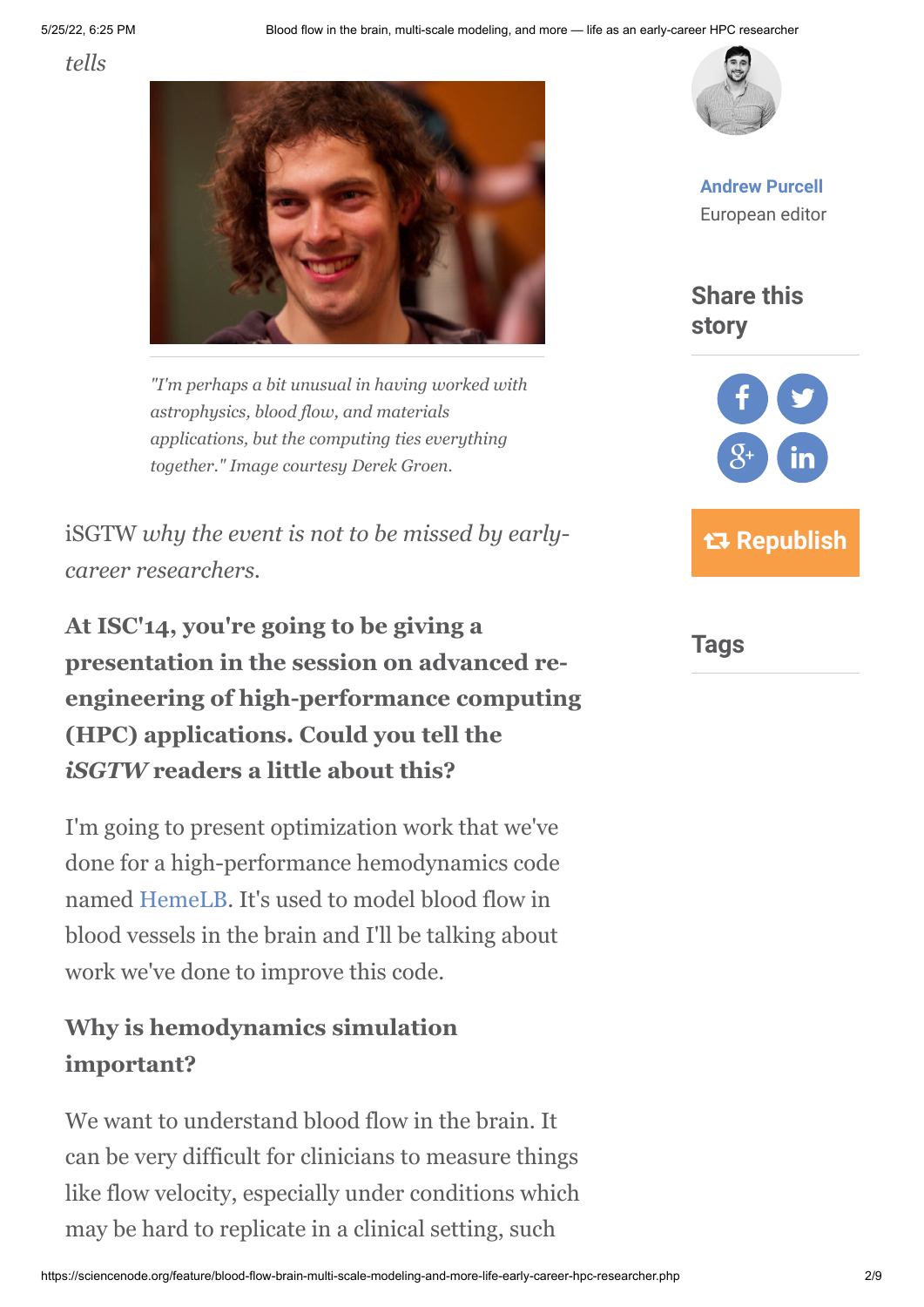as when the subject undergoes a change in heart rate or blood pressure. Using the HemeLB code, we're able to make predictions for flow conditions that are different to those easily observed by clinicians in the hospital. This is where the supercomputers come in: it is not uncommon for us to require at least a few hundred, or even tens of thousands, of cores.

#### **I've read that you're going to be involved in the CER2EBRAL project. What exactly is this?**

[The CER2EBRAL project, which is funded by the](http://www.qnrf.org/) Qatar National Research Fund for three years, will be launching just a few months from now. Nevertheless, we've already done some preliminary work and have prepared a conference paper. The idea with the CER2EBRAL project is to create an automatic - or at least semi-automatic - clinical workflow based on the HemeLB code, which aims to help clinicians to predict the outcomes of vascular surgery in the brain.

At the moment, we run HemeLB on large supercomputers, such as [ARCHER,](http://www.archer.ac.uk/training/courses/introandmpi.php) and resources from [the European Grid Infrastructure \(EGI\).](http://www.egi.eu/) So, we need to make HemeLB more suitable for execution within a clinical environment. We intend to optimize the code for running on many-core architectures and then try it out within a clinical environment on a GPU-enabled machine. We'll also be working on improving the efficiency and accuracy of how 3D models are produced from clinical angiography scans.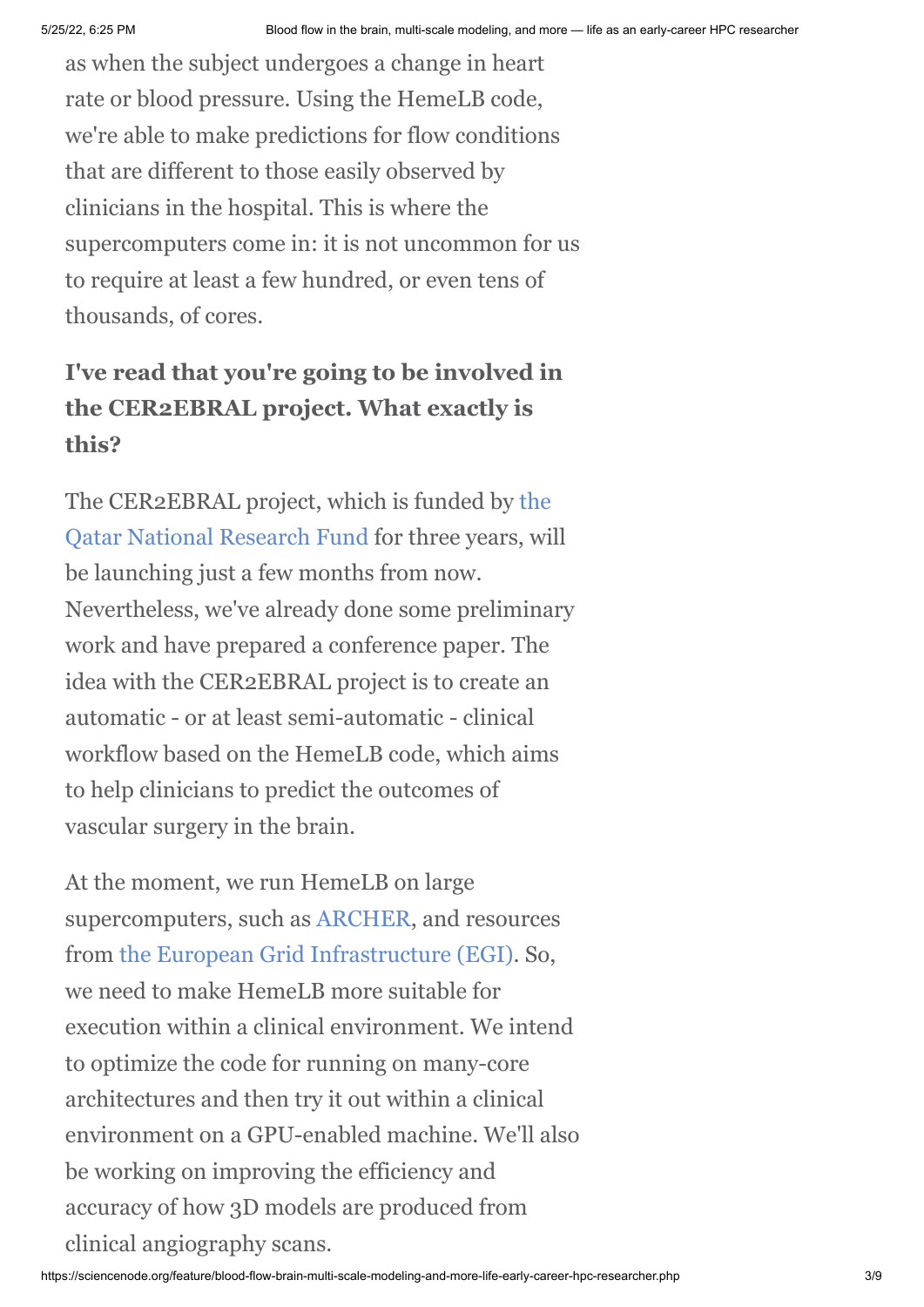### **I believe you're also an associate fellow of [2020 Science](http://www.2020science.net/). What are the aims of this project?**

2020 Science is a large British program, which funds and supports a large number of fellows within life sciences research. These fellows - and associate fellows such as myself - all coordinate and interact with one another to develop common visions for the future of computational research. A good example of this is a paper we recently [published called 'Ten Simple Rules for Effective](http://people.maths.ox.ac.uk/yatesc/10SimpleRules.pdf) Computational Research'.

2020 Science also aims to establish strong interdisciplinary collaborations. Computational skills are often relatively isolated within specific scientific disciplines, so by interconnecting these disciplines and creating collaborative research projects, we can help prevent researchers from reinventing the wheel.

**On the subject of interdisciplinarity, I can see from your publication history that you've been involved in work with a number of scientific fields. Is this a common situation for researchers with expertise in HPC-related techniques?**

I'm perhaps a bit unusual in having worked with astrophysics, blood flow, and materials applications, but the computing ties everything together. My expertise in distributed computing and parallelization has allowed me to work in different application fields. Although the scientific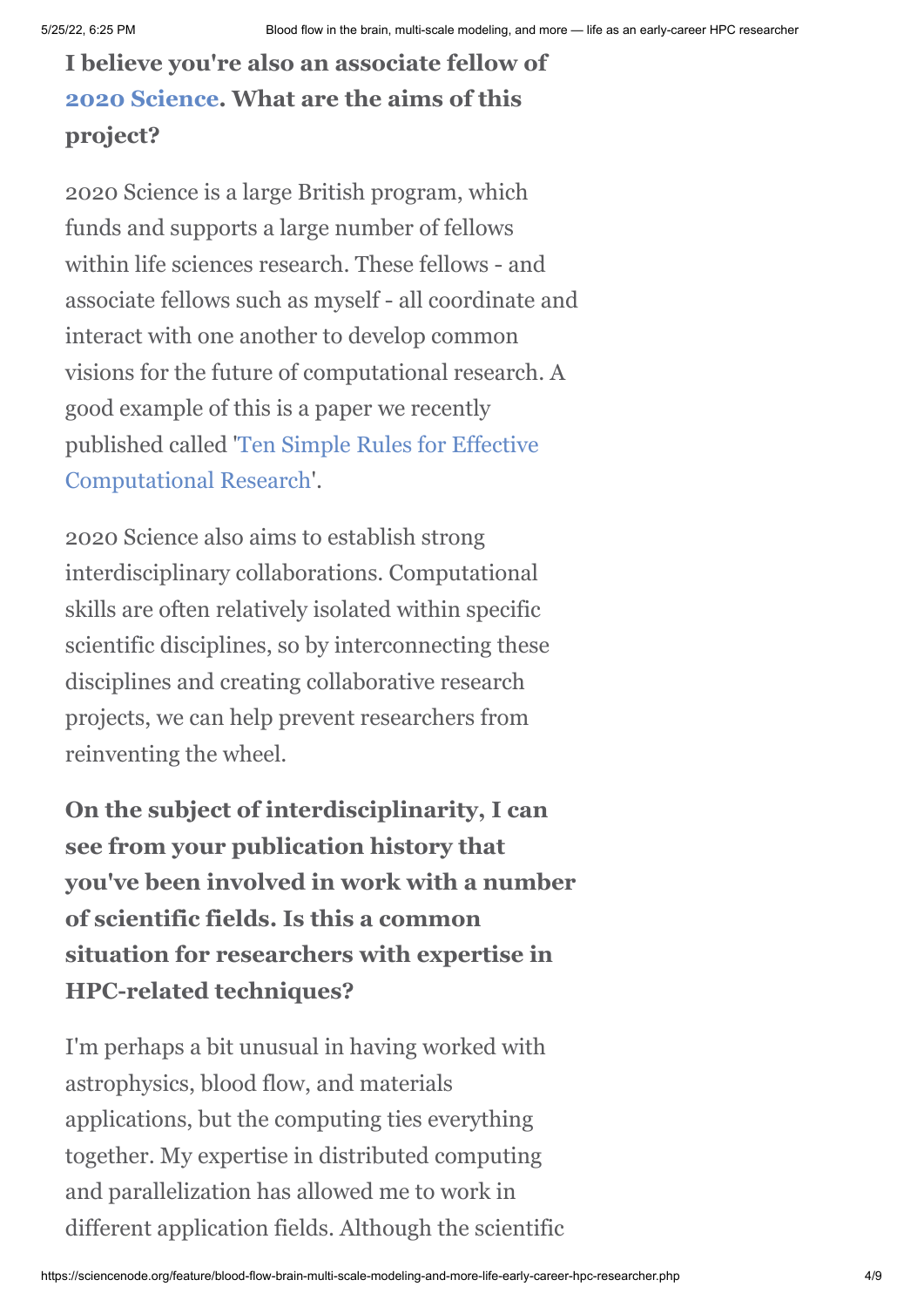problems can be very different, the underlying methodologies used are often very similar. For example, with both cosmological simulations and molecular dynamics simulations, one is working with potentials and interacting particles. There are lots of things that one can port from one discipline to another.

Of course, it's important not to overplay the [similarities. When I was working on the MAPPER](http://www.mapper-project.eu/web/guest) project, I did a survey of different communities [working on multi-scale modelling and simulation](http://dx.doi.org/10.1109/MCSE.2013.47) and I saw quite a lot of differences in terms of the approaches adopted within different scientific disciplines.

#### **MAPPER stands for 'Multiscale Applications on European e-Infrastructures', but what exactly does the project entail?**

MAPPER has been actively involved with both EGI [and the Partnership for Advanced Computing in](http://www.prace-ri.eu/?lang=en) Europe (PRACE), because one of the main goals of the project was to bring distributed multi-scale simulations to production e-infrastructures like these. We also created a number of multi-scale applications using existing codes and existing tools. These were then demonstrated and used on EGI and PRACE resources.

In addition, we've done research to ascertain the extent to which the European e-infrastructure research landscape is already suited to the needs of multi-scale modelling, both in terms of technology and policy. One outcome of this was that we set up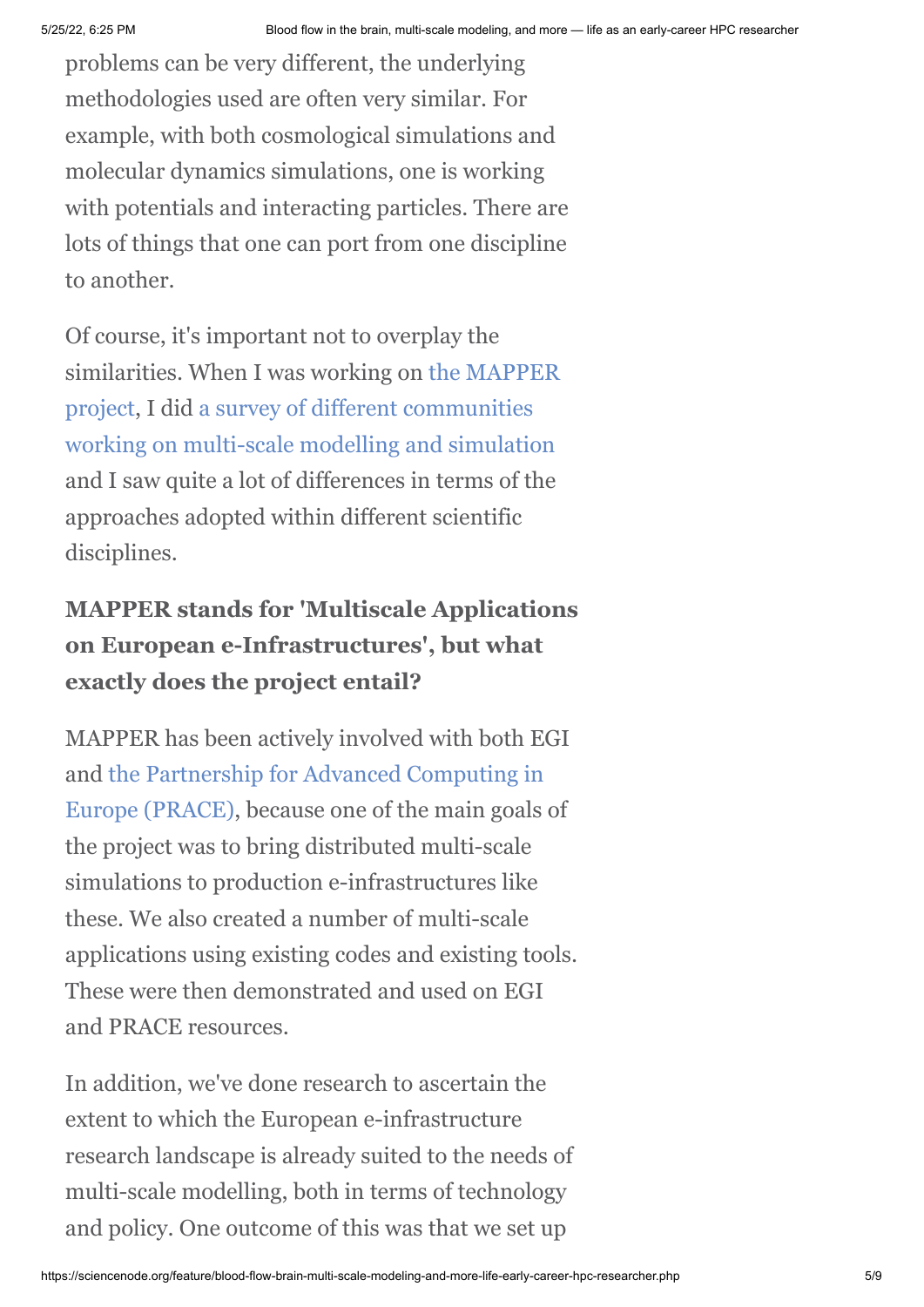facilities on several EGI resources for advanced reservation, for example in PL-Grid, which is crucial if you have individual codes running on different machines at the same time. There are now also PRACE resources that offer similar advanced reservation, too.

**In addition, I believe you're involved with a skills-sharing initiative known as 'software carpentry' through the Software [Sustainability Institute. Could yo](http://www.software.ac.uk/)u perhaps tell the** *iSGTW* **readers more about this?**

I recently received a fellowship grant from the Software Sustainability Institute, through which I'm able to set up and attend a number of workshops. In the past, I've given a few talks about coupling and parallelizing codes and I've recently volunteered to do some teaching on topics related to software carpentry, particularly in distributed and parallel computing. If people want to learn more about how to parallelize their code, how to run their code in a distributed environment, or something similar, I am able to visit them for a day or two and teach them about these things. Software carpentry is important because although quite a lot of literature about distributed computing exists, it can sometimes be difficult to understand how things can actually be done in practice. Through this, I can help other people to use distributed computing infrastructures for the benefit of their research.

#### **[Today, your position at UCL is funded by](http://cresta-project.eu/)** the CRESTA project **though. What's this?**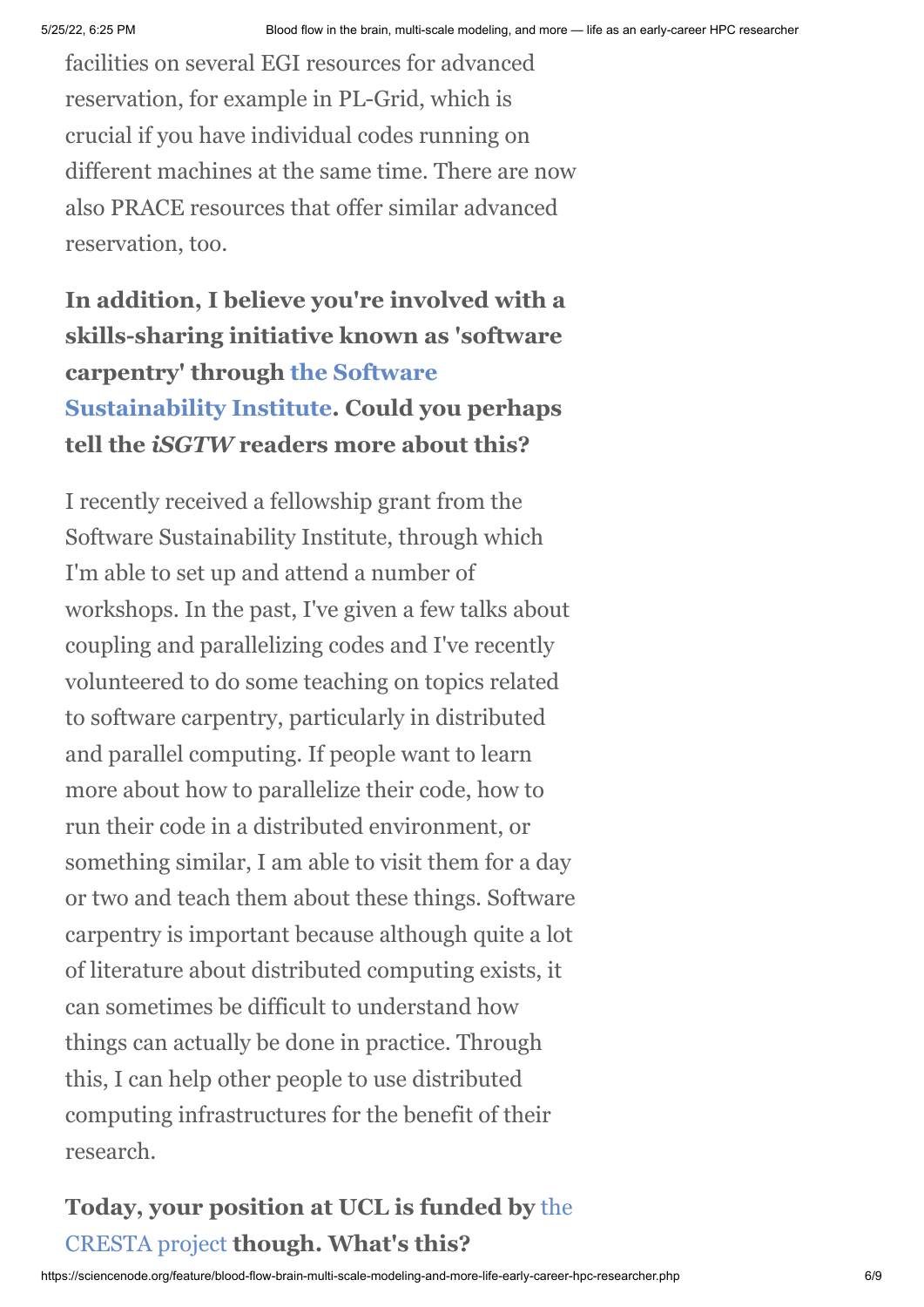CRESTA has been running for a while, but I only joined the project last year. CRESTA stands for 'Collaborative Research into Exascale Systemware, Tools, and Applications' and participants are working on the optimization of applications for the exascale supercomputing era. This entails work with various partners on issues such as scalability, profiling, monitoring, and visualization. It's all about interaction between application communities and those working hard on the tool-development side.

## **Finally, why is it that you're interested in attending ISC'14? Why is the event important for early-career researchers such as yourself?**

What I find interesting about ISC'14 is that it brings together a very diverse set of HPC communities, not only from Europe, but also from the rest of the world. For me, it's a great way to get informed about what these communities are doing and what people feel are priority topics within HPC. It's a good event for getting ideas for new scientific work and it's also an important place for networking, of course. This is really essential if you're an earlycareer researcher. You need to find the right people with whom to collaborate, so that you can put your skills to good use and push back the frontiers of knowledge within your field.

#### **And, what are you most looking forward to at the event?**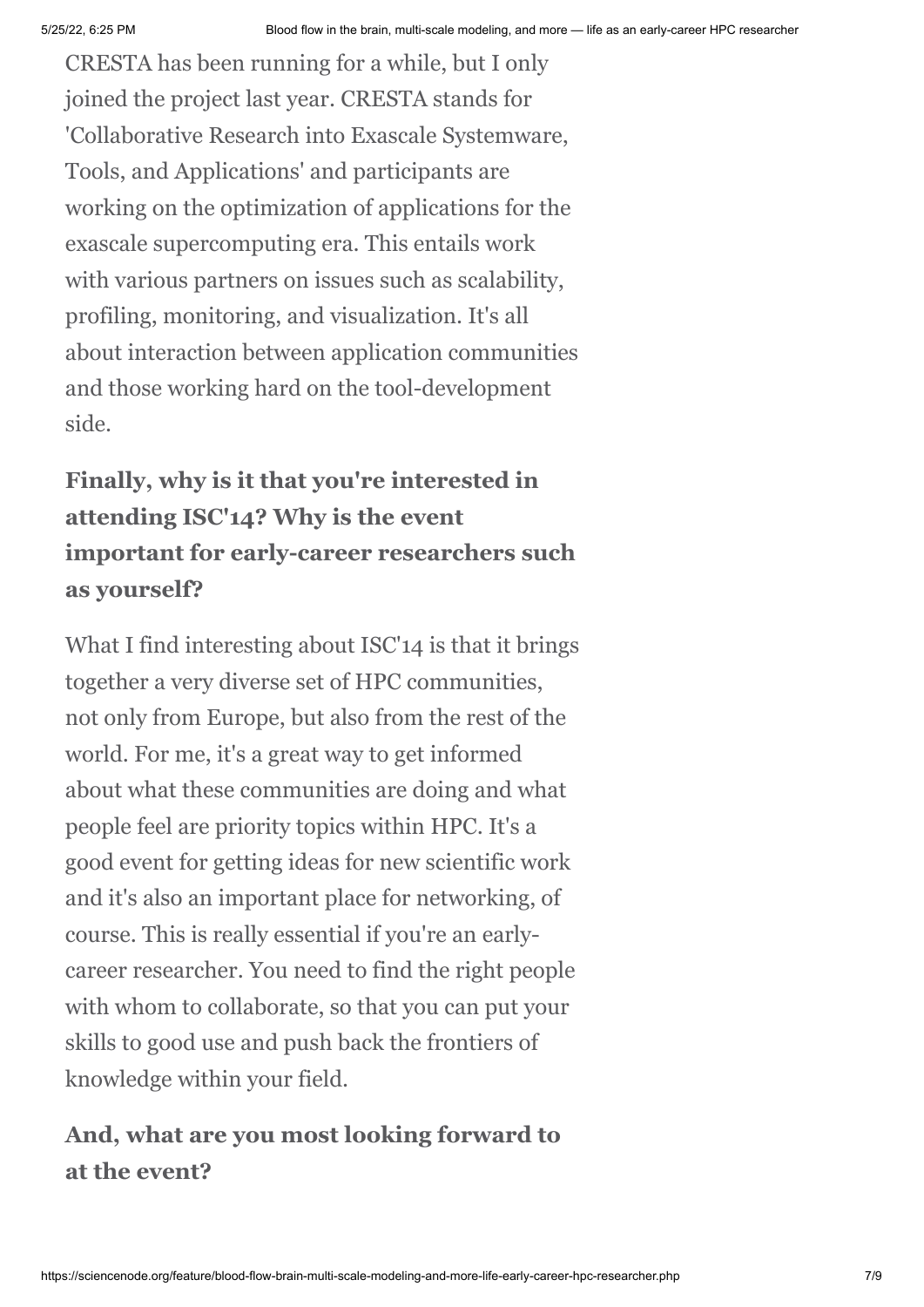I'm looking forward to finding out about the other exascale challenges discussed in my session and I hope to go to the exhibition floor to find out more about the emerging supercomputers in Europe. I also plan to speak to lots of people at the event and hope to learn new things about scalability and computational techniques for emerging architectures.

*[ISC'14w](http://www.isc-events.com/ct.php?id=72.)ill be held in Leipzig, Germany, from 22- 26 June, 2014.*